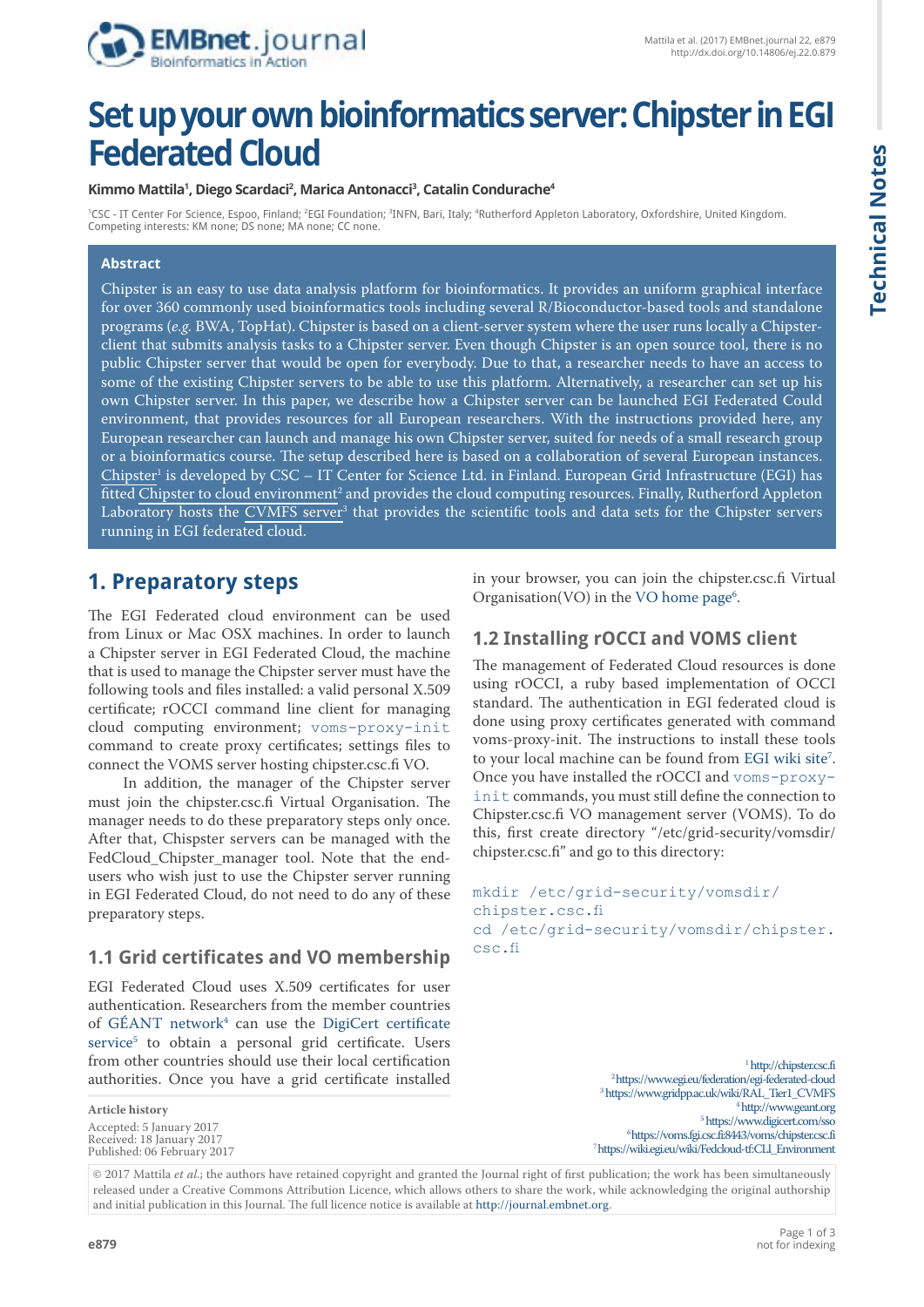

Then create a file "voms.fgi.csc.fi.lsc" that contains the following 2 lines:

/O=Grid/O=NorduGrid/CN=host/voms.fgi. csc.fi /O = G r i d / O = N o r d u G r i d / C N = N o r d u G r i d Certification Authority

If you already have file "/etc/vomses", move the file "/etc/ vomses" to "/etc/vomses/old\_vomses" (vomses will be a directory now). Create a file "chipster.csc.fi-voms.fgi.csc. fi" in "/etc/vomses" and write inside the following line:

"chipster.csc.fi" "voms.fgi.csc.fi" "/O=Grid/O=NorduGrid/CN=host/ voms.fgi.csc.fi" "chipster.csc.fi"

# **1.3 Obtaining keys and FedCloud\_ chipster\_manager**

FedCloud\_chipster\_manager is a help tool that can be used to manage Chipster instances in EGI Federated Cloud. It can be downloaded from the Chipster git-hub<sup>8</sup>. Some of the FedCloud\_chipster\_manager operations require that user provides encryption key pair that is used to access the virtual machine. The key pair can be created for example with command:

ssh-keygen -t rsa -b 2048 -f FedCloudKey

# **2. Managing Chipster server**

#### **2.1 Setting up VOMS proxy**

Before launching or managing virtual Chipster servers, you have to create a temporary proxy certificate that is used to authenticate to EGI Federated Cloud environment. If you have the voms-proxy-init command installed and a valid X.509 certificate in your ".globus" directory, you can create a temporary proxy certificate with command:

voms-proxy-init --voms chipster.csc.fi --rfc --dont verify ac

The command above asks the password of your certificate and creates a proxy certificate that is valid for 12 hours. Note that voms-proxy-init requires that you are using OpenJDK-based Java environment. Other Java environments cause error messages like: "Credentials couldn't be loaded".

## **2.2 Launching a Chipster server**

Once you have done all the preparations, you can launch a new Chipster Virtual Server with command (assuming you have the FedCloud\_chipster\_manager tool in your current working directory):

#### ./FedCloud chipster manager -key keyfile -launch

This launching command uses default values, for resources and user accounts linked to the Chipster. Option -volume\_size can be added to modify the size of the data volume (in gigabytes) that is used to store the data during the computing. The default size of the volume is only 20 GB, which is enough for testing, but for real usage a bigger data volume may be needed. By default, only one Chipster account (user: chipster, password: chipster) is created to a new Chipster server. A list of user accounts for a new Chipster server can be defined with option -users. The argument for this option should be a file containing a list of accounts in format:

user name: password: expiration date

The expiration date is defined with format: yyyy-mm-dd. For example file "accounts.txt" could look like following:

#### trng1:4eoU8hmx:2017-05-15 trng2:4eoU8hmx:2017-05-15

Note that these accounts are just Chipster server accounts, not Linux accounts that could be used to open terminal connections to the virtual machine. Launching a Chipster server with these accounts and 100 GB storage size could be done with command:

```
./FedCloud chipster manager -launch
-key FedCloudKey -volume size 100 -users
accounts. txt
```
The launching process can take tens of minutes. In the end the launching process prints out information about how the server can be accessed. For example:

---------------------------------------

You can now connect your virtual machine with command:

ssh -i FedCloudkey ubuntu@90.147.102.41

The Chipster server can be connected with URL: http://90.147.102.41:8081

The users can now use the URL to use the Chipster server while the ssh connection is intended for managing the Chipster server. Note that each Chipster server will get a unique IP address. The address is assigned by the cloud environment and it can't be set or modified by the user.

#### **2.3 Other management tasks**

In addition to launching Chipster servers, FedCloud\_ chipster\_manager tool can be used to manage an existing server. You can use FeCloud chipster manager with option -list, to list your virtual Chipster servers running in the EGI Federated Cloud. Option: -status makes FedCloud\_chipster\_manager to look for Chipster VMs launched by the user, and to check the status of the Chipster server running in the VMs found. In this